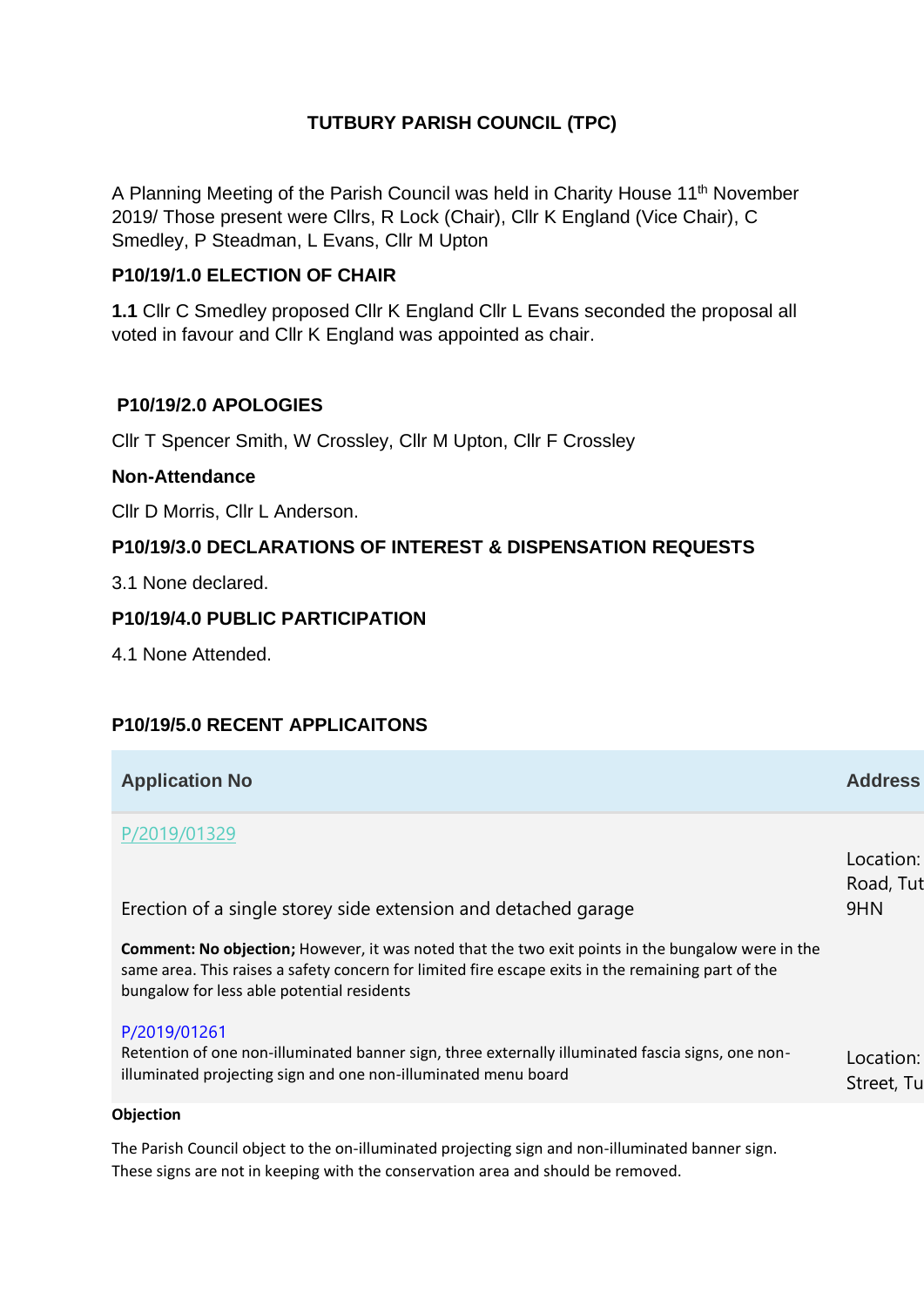### **P10/19/6.0 RECENT DECISIONS**

**6.1**

### **P/2019/01193**

Crown reduction of 1 Ash tree by up to 1.5m and remove lower epicormic shoots The Coach House 16 Duke Street

### **PERMITTED**

### **P/2019/00363**

Erection of a detached building to form a hobby room 4 Redhill Lane, Tutbury, Staffordshire, DE13 9JW.

#### **PERMITTED**

### **P/2019/00537**

Remodelling of existing dwelling to include single storey side extensions and raising of ridge height and front and rear dormer windows to facilitate loft conversion.

The Pleasaunce, Ludgate Street, Tutbury, DE13 9NG

### **PERMITTED**

## **P10/19/7.0 CONSULTATIONS**

# **7.1 Open Space and Playing Pitch Supplementary Planning Document (SPD)**

East Staffordshire Borough Council has prepared a draft Open Space and Playing Pitch Supplementary Planning Document (SPD) to provide guidance for the provision, adoption and future maintenance of outdoor open space and playing pitches directly needed as a result of new development within the Borough. It makes clear what is expected when deciding planning applications by setting out both the quantitative and qualitative amounts of recreational open space required by new proposals along with highlighting the playing pitch priorities for the Borough.

The Open Space and Playing Pitch SPD will be published for consultation on Tuesday 13th November until **Wednesday 2nd January 2019**. Any representations will be considered and reported to Members with any proposed changes to the document and, if accepted, adopted for use in determining planning applications. Comments can be e-mailed

to [planningpolicy@eaststaffsbc.gov.uk\(link](mailto:planningpolicy@eaststaffsbc.gov.uk) sends e-mail) (link sends e-mail).

You can view the consultation documents via the links below: